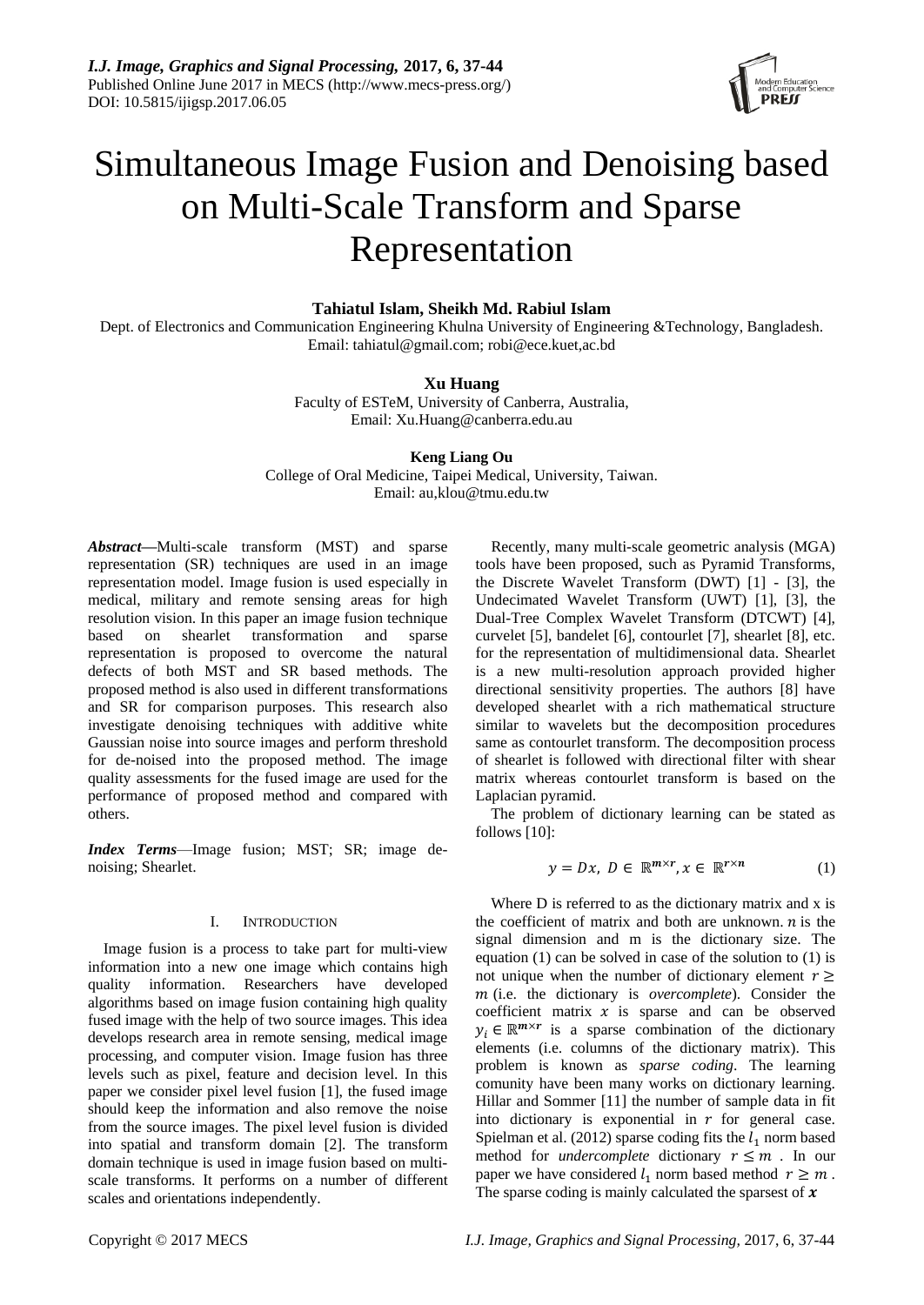which contains the fewest nonzero elements. This coding method has shown stability and efficient of algorithm Yaghoobi et al. [10] .Yang and Li et al. [11] had used sliding window technique into Sparse coding and focused on fusion process more robust than noise and registration.

A hybrid model of image fusion using MST and SR based method is proposed here where the framework is compared with different MGA method and the result is analyzed. The main purpose of this paper is to use that hybrid model for shearlet transform and sparse representation and to use de-noising method to remove any noise subjected to source images.

This paper is organized firstly for giving the theoretical description of shearlet transform and sparse modeling then the framework for image fusion and comparison of the proposed method with existing method and finally the conclusion of it.

#### II. SHEARLETS

The theory of composite wavelets provides an effective approach for combining geometry and multi-scale analysis by taking advantage of the classical theory of affine systems. In dimension n=2, the affine systems with composite dilations are defined as follows [8]

$$
A_{AS(\psi)} = \left\{ \psi_{j,l,k}(x) = |\det A|^{\frac{j}{L}} \psi(S^l A^j x - k) : j, l \in \mathbb{Z}, k \in \mathbb{Z} \right\}
$$
 (2)

Where  $\psi \in l^2(\mathbb{R}^2)$  is called composite wavelet. A, S are both 2  $\times$  2 invertible matrix, and  $|det S| = 1$ , the elements of this system are called composite wavelet if  $A_{AS(\psi)}$  forms a tight frame for

$$
l^2(\mathbb{R}^2) \sum_{j,l,k} | < f, \psi_{j,l,k} > |^2 = ||f||^2
$$

Let A denote the parabolic scaling matrix and S denote the shear matrix. For each  $a > 0$  and  $s \in R$ ,

$$
A = \begin{pmatrix} a & 0 \\ 0 & \sqrt{a} \end{pmatrix}, S = \begin{pmatrix} 1 & s \\ 0 & 1 \end{pmatrix}
$$

The size of frequency support of the shearlet is illustrated in Fig. 1 for some particular values of aand s. In [8], consider  $a = 4$ ,  $s = 1$ ; where  $A = A_0$  is the anisotropic dilation matrix and  $S = S_0$  is the shear matrix, which are given by

$$
A_0 = \begin{pmatrix} 4 & 0 \\ 0 & 2 \end{pmatrix}, S_0 = \begin{pmatrix} 1 & 1 \\ 0 & 1 \end{pmatrix}
$$

Fo  $\forall \xi = (\xi_1 \xi_2) \in \mathbb{R}^2$ ,  $\xi_1 \neq 0$ , let  $\widehat{\psi}^{(0)}(\xi)$  be given by



Fig.1. Frequency support of the shearlets  $\psi_{j,l,k}$  for different values of a and  $s$  [8].

Where  $\hat{\psi}_1 \in C^\infty(\mathbb{R})$  is a wavelet, and supp  $\hat{\psi}_1 \subset$  $\left[-\frac{1}{2}\right]$  $\frac{1}{2}, \frac{1}{16}$  U  $\left[-\frac{1}{16}\right]$  $\frac{1}{16}$ ,  $\frac{1}{2}$  $\frac{1}{2}$ ] ;  $\hat{\psi}_2 \in C^{\infty}(\mathbb{R})$  and  $supp \hat{\psi}_2 \subset$ [-1, 1] . This implies  $\hat{\psi}^{(0)} \in C^{\infty}(\mathbb{R})$  and  $\hat{\psi}^{(0)} \subset$  $\left[-\frac{1}{2}\right]$  $\frac{1}{2}$ ,  $\frac{1}{2}$  $\frac{1}{2}$ ]<sup>2</sup>.

In addition, we assume that

$$
\sum_{j\geq 0} |\hat{\psi}_1(2^{-2j}\omega)|^2 = 1, |\omega| \geq 1/8 \tag{3}
$$

and for  $∀ j ≥ 0$ 

$$
\sum_{L=-2j}^{2j-1} |\hat{\psi}_2(2^j \omega - l)|^2 = 1, |\omega| \le 1
$$
 (4)

Equation (3) and (4) imply that

$$
\sum_{j\geq 0}\sum_{l=-2^j}^{2^j\cdot 1}|\hat\psi^{(0)}\big(\xi A_0^jS_0^1\big)|^2=\sum_{j\geq 0}\sum_{l=-2^j}^{2^j\cdot 1}|\hat\psi_1(2^{2^j\xi_1})|^2\,|\hat\psi_2(2^j\frac{\xi_2}{\xi_1}\cdot l)|^2=1
$$

For any  $(\xi_1, \xi_2) \in D_0$ , where  $D_0 = \{(\xi_1, \xi_2) \in \hat{R}^2 : |\xi_1| \geq \}$ 1  $\frac{1}{8}$ ,  $|\xi_2| \le 1$ , the functions  $\{\hat{\psi}^{(0)}(\xi A_0^{-j} S_0^{-l})\}$  form a tiling of  $D_0$ . This is illustrated in Fig. 2(a). This property described above implies that the collection.



Fig.2. (a) The tiling of the frequency by the shearlets. (b) The size of the frequency support of a shearlet  $\psi_{j,l,k}$  [8].

$$
\left\{\psi_{j,l,k}^{(0)}(x) = 2^{\frac{3j}{2}}\psi^{(0)}\left(S_0^lA_0^jx-k\right): j \ge 0, -2^j \le l \le 2^j-1, k \in \mathbb{Z}^2\right\}
$$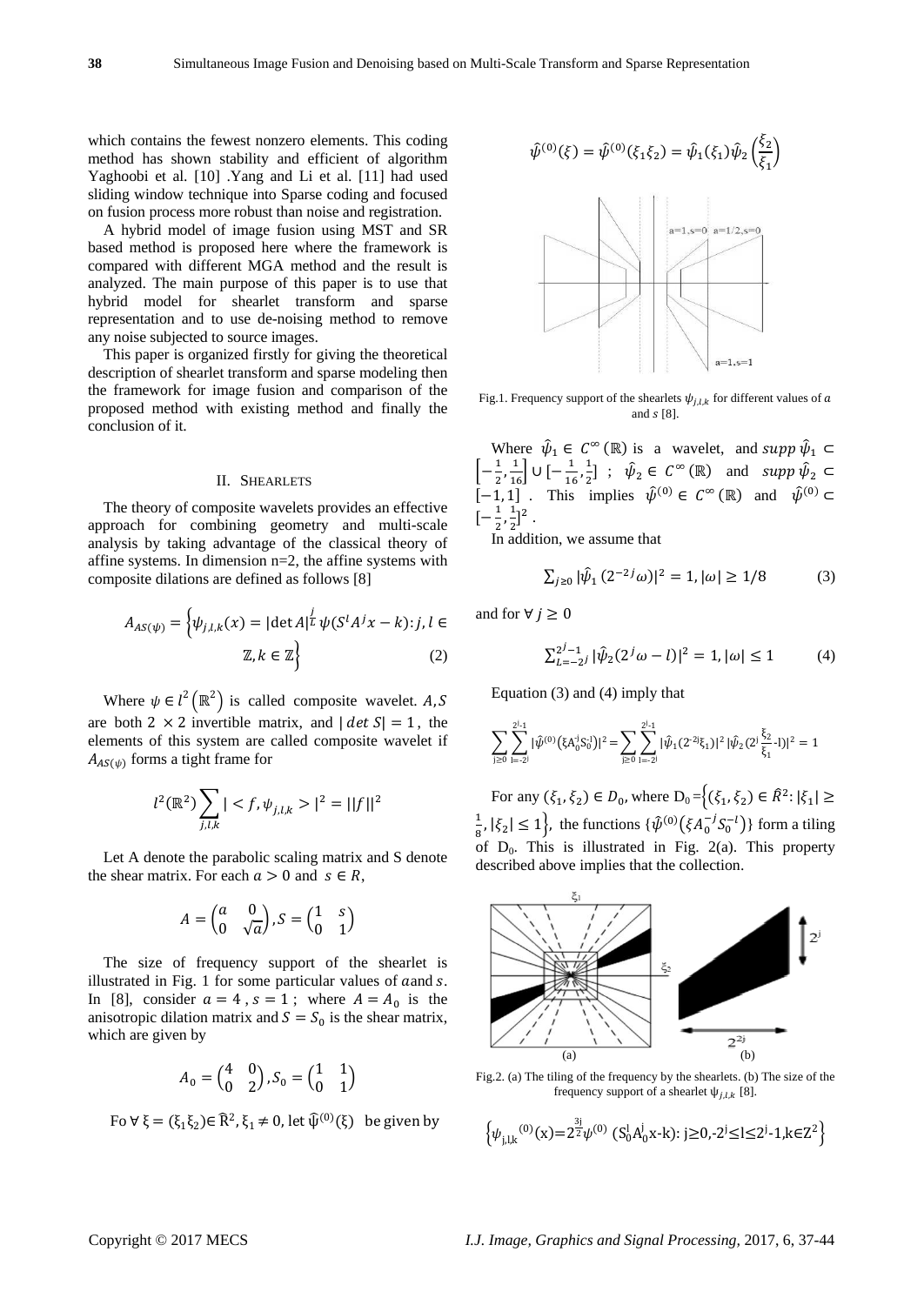is a Parseval frame for  $l^2 = (D_0)^V \{f \in L^2(\mathbb{R}^2) :$ supp  $\hat{f} \in D_0$  based on the support of  $\hat{\psi}_1$  and  $\hat{\psi}_2$  can easily be observe that the functions  $\psi_{j,l,k}$  have frequency support,

$$
\text{supp}\,\hat{\psi}_{j,l,k}^{(0)} \subset \left\{ (\xi_1,\xi_2) \cdot \xi_1 \in [-2^{2j\cdot 1}, -2^{2j\cdot 4}] \cup [2^{\cdot 2j\cdot 4},2^{2j\cdot 1}], |\frac{\xi_2}{\xi_1} +12^{\cdot j}| \leq 2^{\cdot j} \right\}
$$

That is, each element  $\widehat{\psi}_{j,l,k}$  is supported on a pair of trapezoids, of approximate size  $2^{2j}\times 2^{j}$ , oriented along lines of slope  $12^{-j}$  as shown in Figure 2 (b).

Similarly we can construct a Parseval frame for  $L^2(D_1)$ <sup>v</sup>, where  $D_1$  is the vertical cone,

$$
D_1 = \left\{ (\xi_1, \xi_2) \in \widehat{R}^2 : |\xi_2| \ge 1/8 | \frac{\xi_2}{\xi_1} | \le 1 \right\}
$$

Let  $A = \begin{bmatrix} 2 & 0 \\ 0 & 4 \end{bmatrix}$  $\begin{bmatrix} 2 & 0 \\ 0 & 4 \end{bmatrix}$  and  $S = \begin{bmatrix} 1 & 0 \\ 1 & 1 \end{bmatrix}$  $\begin{bmatrix} 1 & 0 \\ 1 & 1 \end{bmatrix}$ and  $\hat{\psi}^{(1)}$  be given by

$$
\hat{\psi}^{(1)}(\xi) = \hat{\psi}^{(1)}(\xi_1, \xi_2) = \hat{\psi}_1(\xi_1)\hat{\psi}_2\left(\frac{\xi_1}{\xi_2}\right)
$$

where  $\hat{\psi}_1$  and  $\hat{\psi}_2$  are defined above. Then the collection [8]

$$
\hat{\psi}_{j,l,k}^{(1)} = 2^{\frac{3j}{2}} \hat{\psi}^{(1)} \big( S_1^l A_1^j x - k \big) : j \ge 0, -2^j \le 2^j, k \in \mathbb{Z}^2
$$

Is a Parseval frame for  $L^2(D_1)^V$ . Finally let  $\hat{\psi} \in$  $C_0^{\infty}(\mathbb{R}^2)$  be chosen to satisfy

$$
G(\xi) = |\hat{\psi}(\xi)|^2 + R_j + P_j = 1
$$

Where

$$
R_j = \sum_{j\geq 0} \sum_{l=-2j}^{2^{j}-1} \left| \hat{\psi}^{(0)}(\xi S_0^l A_0^j x) \right|^2 \chi D_0(\xi)
$$
  

$$
P_j = \sum_{j\geq 0} \sum_{l=-2j}^{2^{j}-1} \left| \hat{\psi}^{(1)}(\xi S_1^l A_1^j x) \right|^2 \chi D_1(\xi) = 1
$$

for  $\xi \in \mathbb{R}^2$ 

where  $\gamma D$  denotes the indicator function of the set D. This implies that  $\hat{\psi} \subset \left[-\frac{1}{2}\right]$  $\frac{1}{8}, \frac{1}{8}$  $\left(\frac{1}{8}\right)^2$  with  $|\hat{\psi}| = 1$  for  $\xi \subset \left[-\frac{1}{8}\right]$  $\frac{1}{8}, \frac{1}{8}$  $\frac{1}{8}$ <sup>2</sup> and the set  $\{\psi(x - k): k \in \mathbb{Z}^2\}$  is a Parseval frame for  $L^2 \left( \left[ - \frac{1}{16} \right]$  $\frac{1}{16}, \frac{1}{16}$  $\Big]^{2}$  $\frac{v}{v}$ . It is observed that, by the properties of  $\psi^{(d)}$ ,  $d = 0; 1$ , it follows that the function  $G(\xi) = (\xi_1, \xi_2)$  is continuous and regular along the lines  $\frac{\xi_2}{\xi_1} = \pm 1$  (as well as for any other  $\xi \in \mathbb{R}^2$ ) [8].

# III. BASIC THEORY OF SIGNAL SPARSE REPRESENTAION (SR)

SR is based on linear combination of a prototype signal from dictionary [12]. The following notation [12], considered  $f \in \mathbb{R}^n$  be *n* real valued samples signal. The sparse representation theory the dictionary is formed on  $D \in \mathbb{R}^{n \times m}$ , which contains *m* prototype signals. This dictionary D which determines the signal is sparse. In the dictionary D, there exists a linear combination of prototype signal and it shows  $\forall x \in f$ ,  $\exists s \in R^T$  such that  $x \approx Ds$ , where s is sparse coefficients of x in D. It usually assumes that  $m > n$ , implying that the dictionary is redundant and it follows Restricted Isometric Property (RIP) [12].This property solves the problem of reconstruction of signal with optimization problem to find the smallest possible number of nonzero components of  $s$ :

$$
\min_{s} ||s||_{0} \text{ subject to } ||Ds - x|| < \varepsilon \tag{5}
$$

This is called  $l_0$ -norm and  $||s||_0$  denoting the number of nonzero coefficients in sparses. This is an NP-hard problem. This problem can only be solved by systematically testing based on combinations of columns  $D$ . This problem is solved by greedy algorithms such as the basis pursuits (BP), matching pursuit (MP) and the orthogonal MP (OMP) algorithms [13].

## IV. SPARSE REPSENTATION FOR IMAGE FUSION

The sparse representation (SR) handles an image in globally. But it cannot handle image fusion because it depends on the local information of source images. The source images are divided into small patches with fixed dictionary D to solve this problem. In addition, a sliding window technique and shift invariant are also important to image fusion for the sparse representation.

We consider that a source image  $I$  is divided into  $i$ small patches by size  $n \times n$  as shown in Figure 3. It can be represented into lexicographically orders as a vector  $v$ . Then,  $V^j$  can express as

$$
v = \sum_{t=1}^{T} S^j(t) d_t \tag{6}
$$

where *j* is the number of image patches and  $d_t$  is an atoms/prototype from  $D$  and  $D =$  $[d_1 \dots d_t \dots d_T]$ , which contains T prototypr vectors.  $S^j = [s^1(1) \dots \dots s^j(t) \dots \dots s^j(T)]$  is the sparse representation.



Fig.3. A source image patches and its lexicographic ordering vector.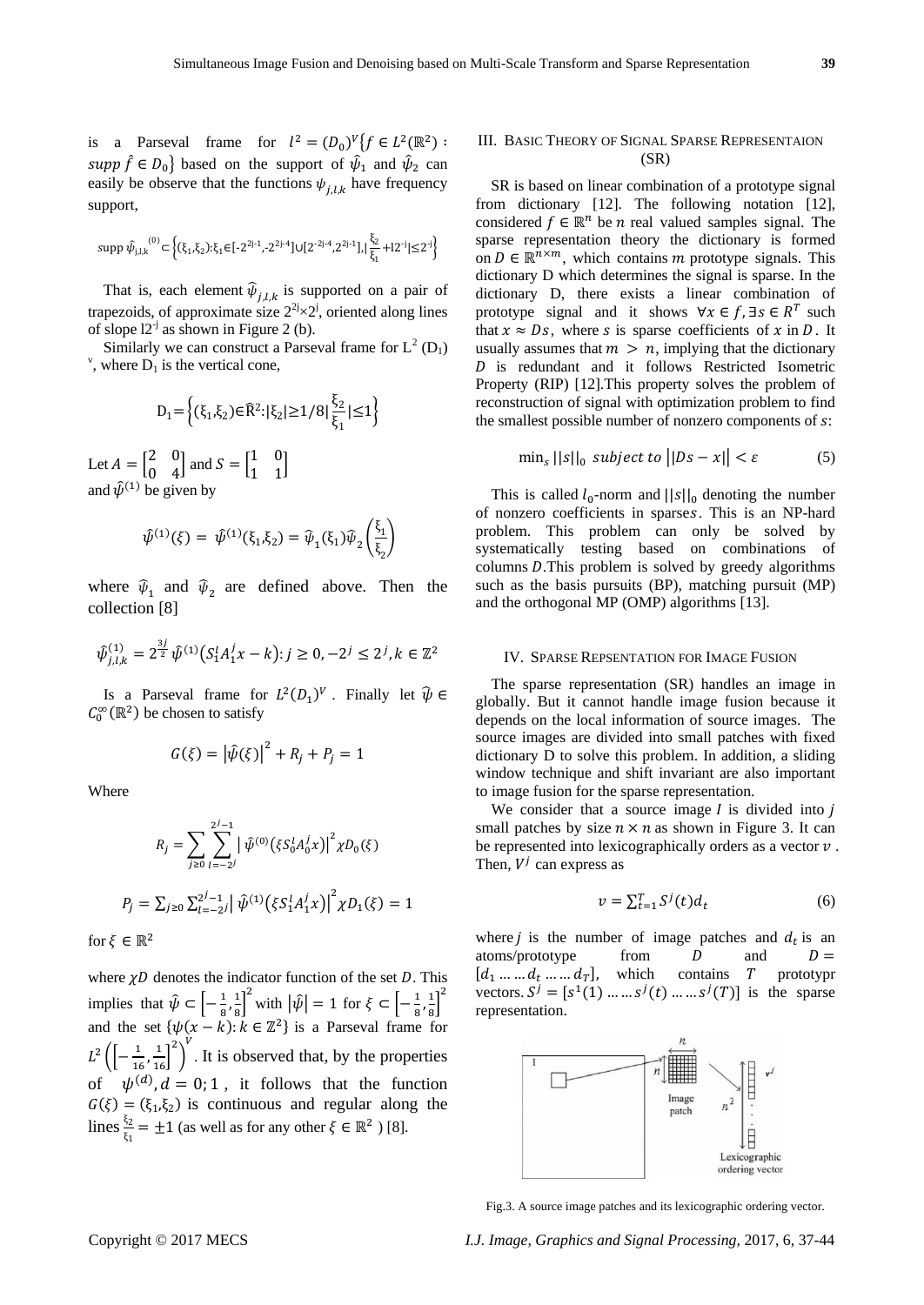The image patches of  $I$  are now rebuild into one matrix  $v$ . Then,  $v$  can be expressed as

$$
v = [d_1 \dots d_t \dots d_T] \begin{bmatrix} S^1(1) & S^2(1) & \dots & S^j(1) \\ S^1(2) & S^2(2) & \dots & S^j(2) \\ \vdots & \vdots & \vdots & \vdots \\ S^1(T) & S^2(T) & \dots & S^j(T) \end{bmatrix} \tag{7}
$$

Then the equation (7) can be expressed as

$$
v=DS
$$

where  $S$  is a sparse matrix. Figure 4 represents the basic approach to fuse the image by sparse representation.



Fig.4. Proposed SR-based fusion method.

### V. IMAGE DENOISING

Images are subject to noise which are captured and transferred from one destination to another. Noise can greatly affect the fusion result. So to make the fusion more effective this paper introduces thresholding to the respective coefficient values after taking the MST decomposition. We consider BayesShrink threshold which performs better than SureShrink in literature in terms of mean square error (MSE).

The BayesShrink threshold is given by [14]:

$$
\widehat{T}(\widehat{\sigma}_I) = \frac{\widehat{\sigma}_n}{\widehat{\sigma}_I} \tag{8}
$$

where  $\sigma_n$  and  $\sigma_l$  are standard deviation of noise and image source respectively. Now we can find out the noise variance  $\sigma_n^2$  from the sub band details. We can also find out the median estimator on the 1-D sub band coefficients by

$$
\hat{\sigma}_n = median(|Details|)/0.6745 \tag{9}
$$

The noise model of image x is considered as  $x = I + n$ and source image( $I$ ) and source noise  $(n)$  are assumed to be independent. Therefore the average noise (variance) and signal power can be calculated as,

$$
\sigma_x^2 = \sigma_l^2 + \sigma_n^2 \tag{10}
$$

where  $\sigma_x^2$  is the variance of the observed signal  $\sigma_n^2$  is the noise density for source image. The output noise power of source image  $\sigma_l^2$  is

$$
\widehat{\sigma}_l = \sqrt{max((\widehat{\sigma}_s^2 - \widehat{\sigma}_n^2), 0)}
$$
(11)

#### VI. PROPOSED METHOD

The proposed method based on Shearlet transform (ST) and sparse representation (SR) into image fusions are described in section II, III & IV. The main researcher work of proposed method is to extract the high-frequency information from image by MST method. SR is applied to prevent and decrease contrast and spectral information distortion for the fused image. The source images have some noises detected and apply a threshold is applied a given in Equation (7). The block diagram of ST with SR proposed method is shown in Fig. 5.

The proposed image fusion methodology contains the following five steps which are described below:

- A. *MST Decomposition:*Apply MST on the two source images  $\{I_A, I_B\}$  to obtain their low-pass bands  $\{L_A, L_B\}$ and high –pass bands  $\{H_A, H_B\}$ .
- B. *Thresholding:*Perform thresholding as obtained from Equation (7) on the low-pass and high-pass to remove the unnecessary coefficients from the decomposintion.

C. *Low –pass fusion:*

- i. The image I is divided by appling sliding window technique to  $\{I_A, I_B\}$  into image patches of size  $\sqrt{n} \times \sqrt{n}$  from upper left to lower right with a step length of pixels. We have also considered that there are  $T$  patches denoted as  $\left\{P_A^i\right\}_{i=1}^T$  $_{i=1}^{T}$  and  ${P_B^i}_{i=1}^{T}$  $\sum_{i=1}^{T}$  in  $L_A$  and  $L_B$ respectively.
- ii. Rearrange  $\{P_A^i, P_B^i\}$  into column vectors and also rearrange  $\{\hat{V}_A^i, \hat{V}_B^i\}$  for each iteration by

$$
\begin{array}{c}\n\hat{V}_A^i = V_A^i - \bar{V}_A^i. 1 \\
\hat{V}_B^i = V_B^i - \bar{V}_B^i. 1\n\end{array}
$$

where 1 denotes one dimensional vector as  $n \times 1$  and  $\overline{V}_A^i$  and  $\overline{V}_B^i$  are average values of all elements in  $V_A^i$  and  $V_B^i$  respectively.

iii. The sparse coefficients vectors  $\{\alpha_A^i, \alpha_B^i\}$  of  $\{\hat{V}_A^i, \hat{V}_B^i\}$  is calculated using OMP algorithm [13] by

$$
\alpha_A^i = \operatorname{argmin} \|\alpha\|_0 \text{ st } \left\|\hat{V}_A^i - \text{D}\alpha\right\|_2 < \epsilon
$$
\n
$$
\alpha_B^i = \operatorname{argmin} \|\alpha\|_0 \text{ st } \left\|\hat{V}_B^i - \text{D}\alpha\right\|_2 < \epsilon
$$

Where D is the learned dictionary and  $\epsilon$  is tolerance of sparse value.

iv. Merge  $\alpha_A^i$  and  $\alpha_B^i$  with max-L1 rule to obtained the fused sparse vectors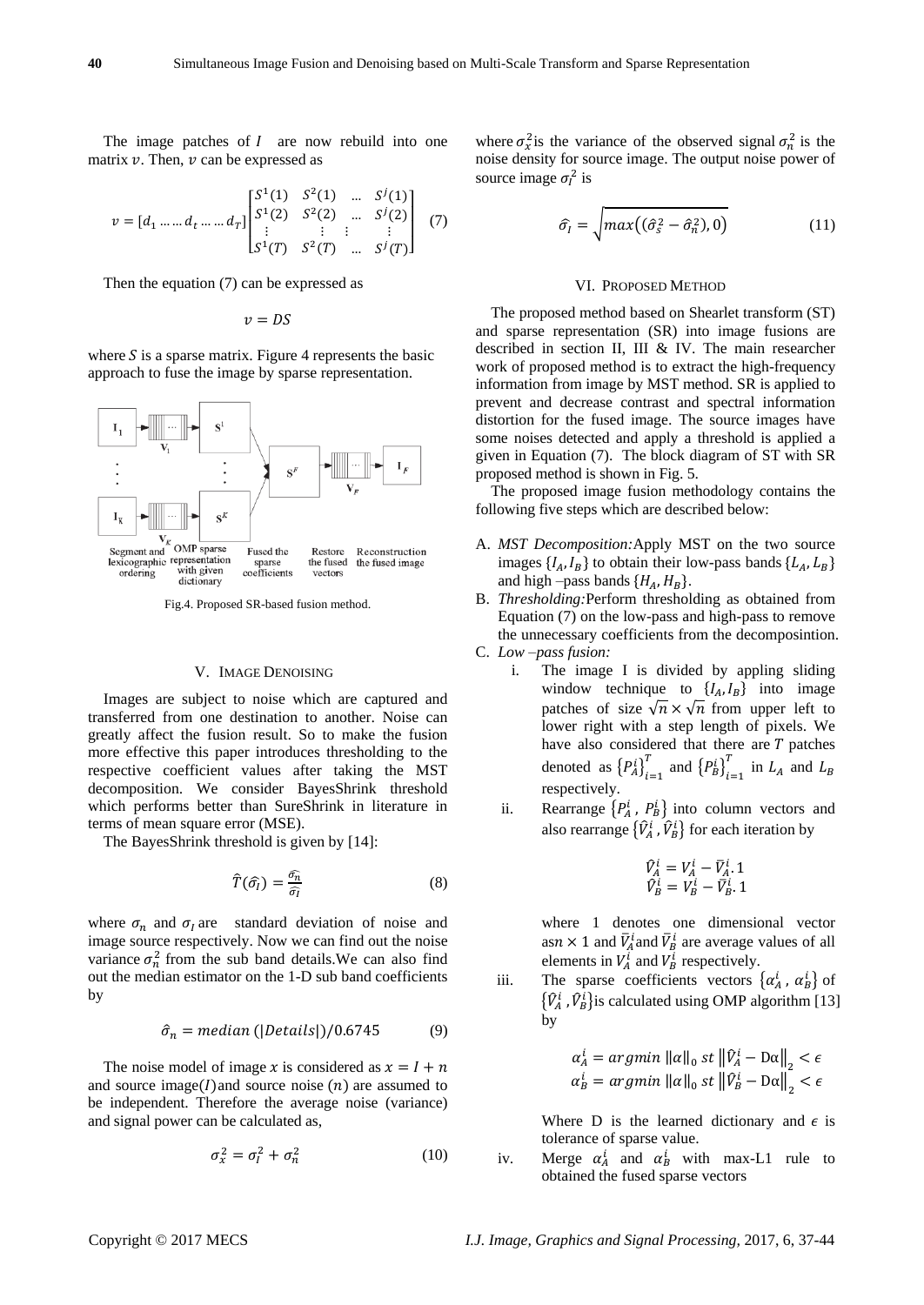$$
\alpha_F^i = \begin{cases} \alpha_A^i & \text{if } \left\| \alpha_A^i \right\|_1 > \left\| \alpha_B^i \right\|_1 \\ \alpha_B^i & \text{otherwise} \end{cases}
$$

The fused result of  $V_A^i$  and  $V_B^i$  is calculated by  $V_B^i = D\alpha_F^i + \bar{V}_F^i$ . 1 Where the merged mean value F  $\frac{i}{r}$  is

obtained by  $\overline{V}_F^i = \begin{cases} \overline{V}_A^i & \text{if } \alpha_F^i = \alpha_B^i \\ \overline{V}_A^i & \text{otherwise} \end{cases}$  $\bar{V}^i_B$  otherwise

- v. The above iterative procedures for all the source image patch in  ${P_A^i\}_{i=1}^T$  $_{i=1}^{T}$  and  ${P_B^i}_{i=1}^{T}$  $\int_{t=1}^{T}$  to obtained all the fused vectors  ${P_F^i\}_{i=1}^T$  $_{i=1}^{T}$  and  $\{V_{F}^{i}\}_{i=1}^{T}$  $\frac{T}{1-r}$ .
- vi. At the final steps the low-pass fused results denoted  $L_F$ . For each  $V_F^i$  reshape it into a patch  $P_F^i$  and then plug  $P_F^i$  into its original position in  $L_F$ . As patches are overlapped, each pixel's value in  $L_F$  is averaged over its accumulation times.
- D. *High-pass fusion:*Apply threshold rule using Equation (7) for filter to ensure fused image contains source image. And then merge  $H_A$  and  $H_B$  to obtained  $H_F$ with the popular 'max-absolute' rule each coefficients of image A and B.
- E. *MST reconstruction:* Perform the corresponsing inverse MST over  $L_F$  and  $H_F$  to reconstruct the final fused image  $I_F$ .



Fig.5. Block diagram of proposed method.

#### VII. EXPERIMENTS AND ANALYSIS

The source image pairs are taken from database [15 as shown in Figure 6,] and grouped of these images to apply proposed ST-SR method for image fusion and compare the results with other MST methods.

For dictionary process in image sparse presentation, we assign randomly values in dictionary  $D$  of size  $64 \times 256$ from the image patches of training dataset image then sparse coding is done to get the sparse matrix of signal then K-SVD algorithm [11] has been run to update the dictionary. In simulation, we have estimated 100,000 of training data and  $8 \times 8$  patches, and these patches are randomly sampled into image. In simulation, the dictionary size was set to 256 and the iteration number of K-SVD is fixed to 180.



Fig.6. Source images pair for experimental analysis[14].

For comparative studies, we have used different MST method and SR such as discrete wavelet transform with sparse representation (DWT-SR), dual-tree complex wavelet transform(DTCWT) and sparse representation (DTCWT-SR), curvelet transform and sparse representation (CT-SR), nonsubsampled contourlet transform (NSCT*)* and sparse representation (NSCT-SR), non-subsampled shearlet transform (NSST) with sparse representation (NSST-SR).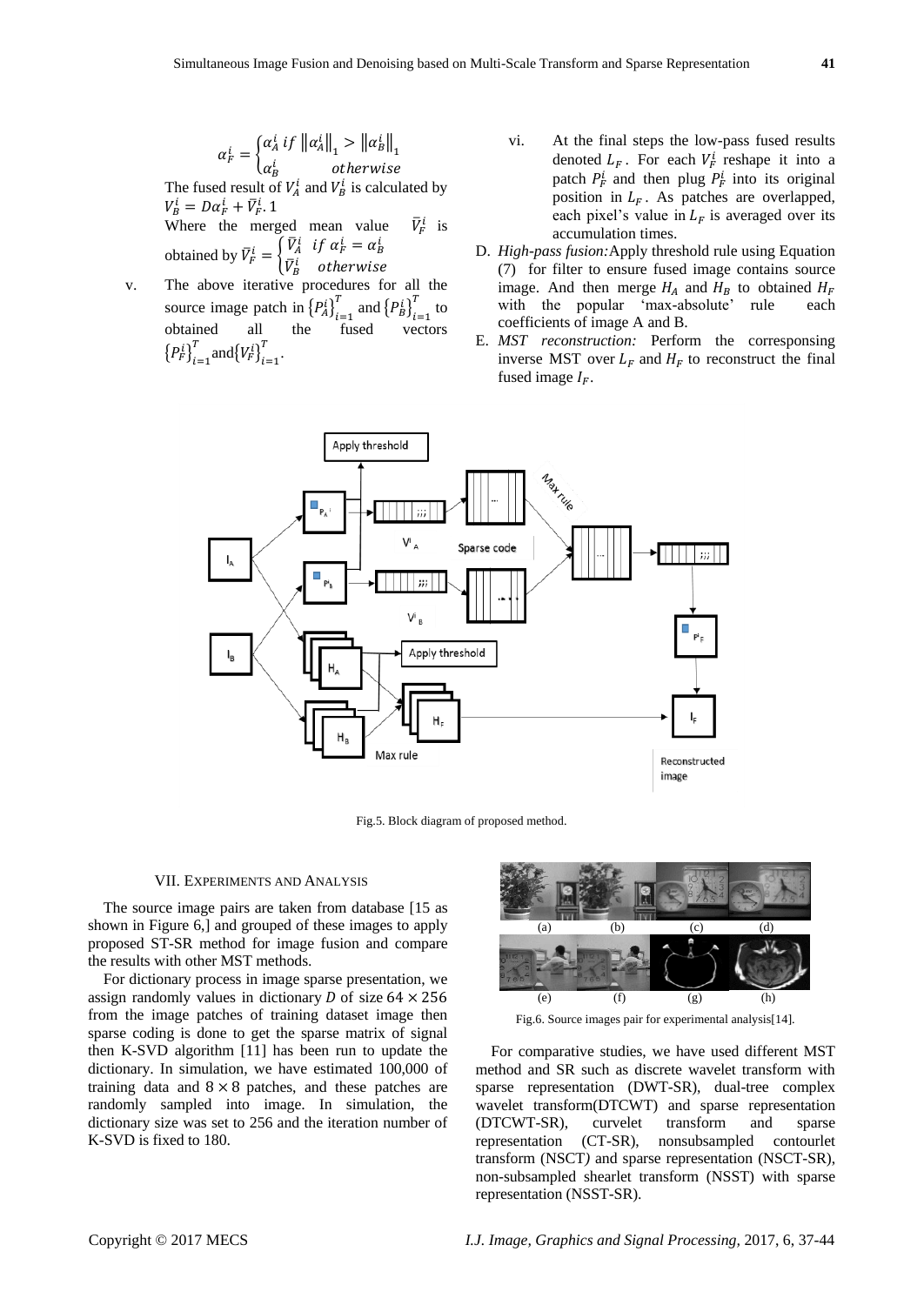| $C_{\text{conv}}$ akt $\otimes$ 0017 MECS |  |  |
|-------------------------------------------|--|--|

MI SR CT-SR 6.6547 7.0543 6.9303 1.9097 NSCT-SR 6.9077 7.6748 7.5160 3.0118 **NSST-SR 6.9857 7.9168 7.9504 3.1877** EN DWT-SR 7.4870 7.3228 7.1110 6.1926 DTCWT-SR 7.4448 7.3318 7.0817 6.7317 CT-SR 7.4642 7.3946 7.0999 6.8621 NSCT-SR 7.4608 7.3292 7.0962 6.5892 **NSST-SR 7.6676 7.5513 7.4051 6.9054** SSIM DWT-SR 0.8810 0.8907 0.9022 0.5449 DTCWT-SR 0.8865 0.8938 0.9078 0.7004 CT-SR 0.8862 0.8941 0.9070 0.6811 NSCT-SR 0.8918 0.9015 0.9112 0.7637 **NSST-SR 0.8994 0.9098 0.9195 0.7692**  $Q^{AB/F}$ DWT-SR 0.6946 0.6810 0.7038 0.5773 DTCWT-SR 0.7166 0.7102 0.7277 0.6334 CT-SR 0.7023 0.6994 0.7069 0.5898 NSCT-SR 0.7132 0.7216 0.7303 0.7368 **NSST-SR 0.7195 0.7271 0.7358 0.7394** Q<sup>G</sup> DWT-SR 0.6874 0.6912 0.7171 0.5645 DTCWT-SR 0.7071 0.7192 0.7368 0.6159 CT-SR 0.6867 0.7087 0.7192 0.5713 NSCT-SR 0.7025 0.7320 0.7400 0.7329 **NSST-SR 0.7096 0.7371 0.7473 0.7394** In this research work, five popular metrics have been

used for evaluating the quality of a fused image [16] , which are Standard deviation (SD), Mutual information (MI), Entropy (EN), Standard similarity index metric (SSIM),  $Q^{AB/F}$ , the gradient based image fusion metric  $Q_G$ represents in Table I. In Table I shows the proposed method such as NSST-SR is achieved the highest results in bold face mark for SD, MI, EN SSIM,  $Q^{AB/F}$ , Q<sub>G</sub> than DWT-SR, DTCWT-SR, CT-SR, NSCT-SR. Also the fused image of NSST-SR shows good quality visual fused

image in Figure 7 (e) for comparison with them.

|  |  |  | Table 1. Performance mesurements of different image fusion method. |  |
|--|--|--|--------------------------------------------------------------------|--|
|  |  |  |                                                                    |  |

Fig.4  $(c)(d)$ 

DWT-SR 52.2803 51.1927 47.2138 51.7858

CT-SR 51.9511 50.8515 46.8730 54.4996

DWT-SR 6.4716 6.9422 7.0805 2.2327

51.8128 50.8592 46.9703 53.5718

52.1892 51.1708 47.2209 56.8796

**52.9218 51.9778 47.9486 56.9551**

6.9836 7.0816 7.4136 2.0315

Fig.4  $(e)$ <sup>(f)</sup>

Fig.4  $(g)(h)$ 

Methods Fig.4

DTCWT-SR

> NSCT-SR

**NSST-SR**

DTCWT-

 $(a)(b)$ 

Table 2. Performance mesurements with different noise level for f different image fusion method.

| $Sigma(\sigma)$ | Methods         | <b>PSNR</b> |  |  |
|-----------------|-----------------|-------------|--|--|
| 10              | <b>DWT-SR</b>   | 31.4988     |  |  |
|                 | <b>DTCWT-SR</b> | 31.9889     |  |  |
|                 | CT-SR           | 31.8623     |  |  |
|                 | NSCT-SR         | 31.8978     |  |  |
|                 | <b>NSST-SR</b>  | 36.2864     |  |  |
| 20              | <b>DWT-SR</b>   | 29.3442     |  |  |
|                 | <b>DTCWT-SR</b> | 29.6937     |  |  |
|                 | CT-SR           | 29.5617     |  |  |
|                 | NSCT-SR         | 29.5967     |  |  |
|                 | NSST-SR         | 33.8054     |  |  |
| 30              | <b>DWT-SR</b>   | 28.5474     |  |  |
|                 | <b>DTCWT-SR</b> | 28.7777     |  |  |
|                 | CT-SR           | 28.7332     |  |  |
|                 | NSCT-SR         | 28.7283     |  |  |
|                 | <b>NSST-SR</b>  | 32.7254     |  |  |
| 40              | DWT-SR          | 28.1573     |  |  |
|                 | <b>DTCWT-SR</b> | 28.3370     |  |  |
|                 | CT-SR           | 28.3004     |  |  |
|                 | NSCT-SR         | 28.2909     |  |  |
|                 | <b>NSST-SR</b>  | 32.1793     |  |  |
| 50              | <b>DWT-SR</b>   | 27.9320     |  |  |
|                 | <b>DTCWT-SR</b> | 28.0779     |  |  |
|                 | CT-SR           | 28.0589     |  |  |
|                 | NSCT-SR         | 28.0208     |  |  |
|                 | <b>NSST-SR</b>  | 31.7270     |  |  |
|                 |                 |             |  |  |





Fig.7. Fused image of (a) DWT-SR, (b) DTCWT-SR, (c) CT-SR, (d) NSCT-SR, (e) NSST-SR, for  $\sigma = 0$ .

Before we have discussed that if there are noises in the image fusion databases, what will happen in the proposed method? For experimental analysis, we added different noise level i.e., different standard deviation  $(\sigma)$  for AWGN and applied threshold of Equation (7) after MST

SD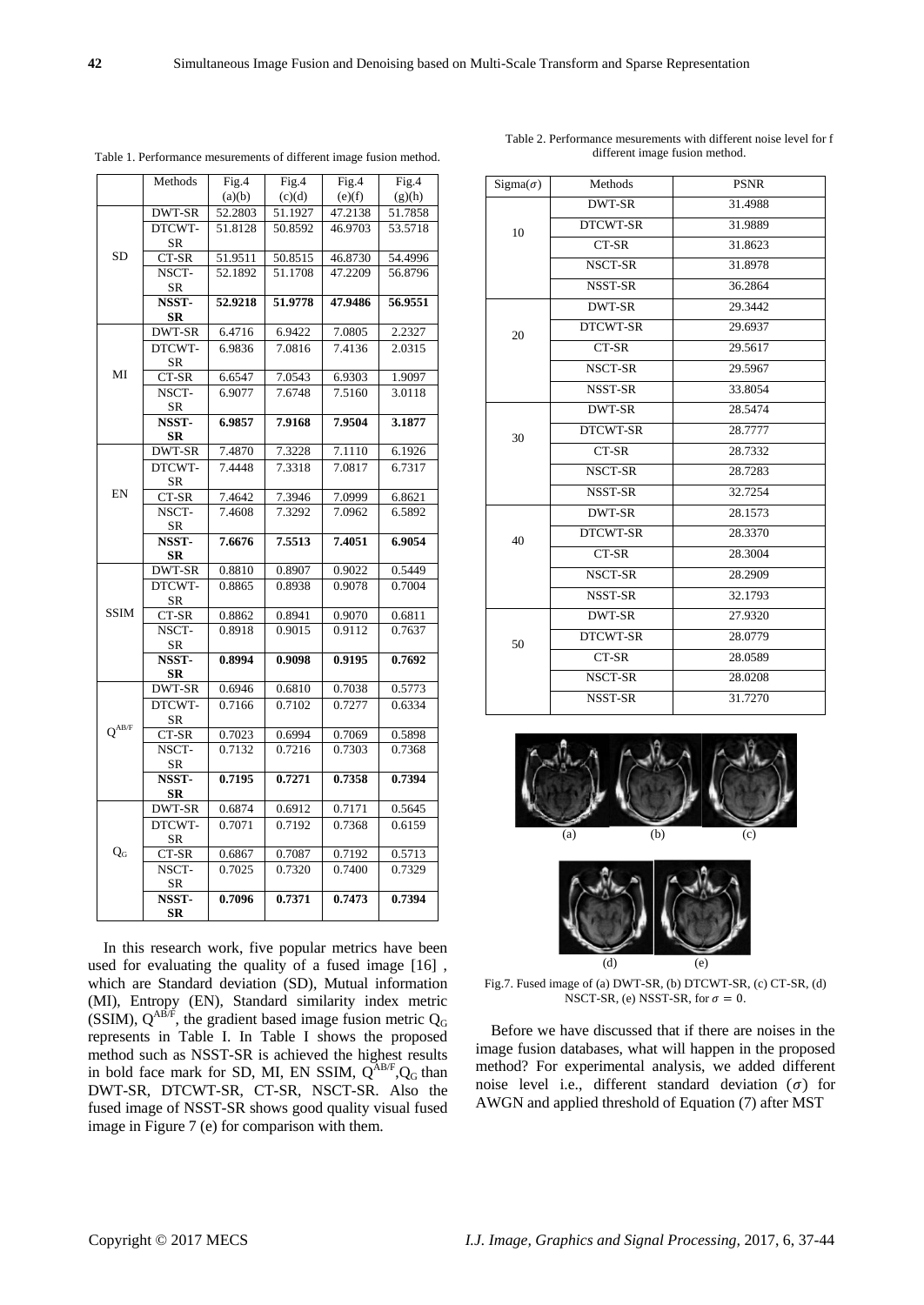to remove the noise and get good quality de-noised image. The de-noised image is then applied for sparse presentation. For comparative study, we have used different MST method and SR as shown in Table II. Table II represents the PSNR value for different noise level  $(\sigma)$ added to the image shown in Figure.  $6(g)$  & (h) as an example. We have applied this technique into all of 40 images and taken the results but because of limitation of paper area we can't give all the results. The Table II shows the value of PSNR of different MST method with SR. All of these methods, NSST-SR method give higher PSNR value for all case of noise level than DWT-SR, DTCWT-SR, CT-SR, NSCT-SR and also shown in Figure 8.



Fig.8. PSNR variation for different noise value of  $\sigma$  for multifocus image of image pair shown in Figure 4(g) & (h).

### VIII.CONCLUSION

This paper work proposes a method for image fusion using MST and sparse representation. It gives us the result which overcomes the disadvantage introduced in MST and SR method individually. Training time for Dictionary in SR is relatively high. We use a dataset consisting different type of images and which contain about 40 images. For thresholding the image we have used bayesShrik thresholding which take the threshold value in different direction of image under certain transformation domain, which gives good threshold and results in a fused image which is noiseless in great measure. In the future, this model can be enhanced and cope with different efficient transformation domain which can take the geometry of image in better way. So it will be interesting to see how advancement is made in this approach.

#### **REFERENCES**

- [1] Z. Zhang and R. S. Blum, "A categorization of multiscaledecomposition-based image fusion schemes with a performance study for a digital camera application," in *Proceedings of the IEEE*, vol. 87, no. 8, pp. 1315-1326, Aug 1999.
- [2] H. Li, B. S. Manjunath, S. K. Mitra, "Multisensor Image Fusion Using the Wavelet Transform," *Graphical Models*

*and Image Processing*, Volume 57, Issue 3, pp. 235-245, 1995.

- [3] V. S. Petrovic and C. S. Xydeas, "Gradient-based multiresolution image fusion," *IEEE Transaction Image Processing.*, Volume. 13, No. 2, pp. 228–237, Feb. 2004.
- [4] J. J. Lewis, J. Robert, O'Callaghan, S. G. Nikolov, D. R. Bull, Nishan Canagarajah, "Pixel- and region-based image fusion with complex wavelets,"*Information Fusion*, Volume 8, Issue 2, , pp. 119-130, April 2007
- [5] F. Nencini, A. Garzelli, S. Baronti, L. Alparone, "Remote sensing image fusion using the curvelet transform,"*Information Fusion*, Volume 8, Issue 2, pp. 143-156, April 2007.
- [6] Villegas, O.O.V., De Jesus Ochoa Dominguez, H., Sanche, V.G.C., "A Comparison of the Bandelet, Wavelet and Contourlet Transforms for Image Denoising," *Seventh Mexican International Conference on Artificial Intelligence, MICAI 2008*, pp. 207–212, 2008.
- [7] M. N. Do and M. Vetterli, "The contourlet transform: an efficient directional multiresolution image representation," in *IEEE Transactions on Image Processing*, vol. 14, no. 12, pp. 2091-2106, Dec. 2005.
- [8] W. Q. Lim, "The Discrete Shearlet Transform: A New Directional Transform and Compactly Supported Shearlet Frames," *IEEETransactions on Image Processing*, Volume. 19, No. 5, pp. 1166-1180, 2010.
- [9] Yu Liu, Shuping Liu, Zengfu Wang, "A general framework for image fusion based on multi-scale transform and sparse representation,"*Information Fusion*, Volume 24, July 2015, pp. 147-164,
- [10] A. Agarwal, A. Anandkumar, P. Jain, P. Netrapalli, R. Tandon "Learning Sparsely Used Overcomplete<br>Dictionaries." JMLR: Workshop and Conference Dictionaries." *JMLR: Proceedings*, vol 35, pp. 1–15, 2014
- [11] Christopher J Hillar and Friedrich T Sommer. Ramsey theory reveals the conditions when sparsecoding on subsampled data is unique. *arXiv preprint arXiv:1106.3616*, 2011
- [12] D. A Spielman, H.Wang, and J. Wright, "Exact recovery of sparsely-used dictionaries," *Journal of Machine Learning Research* pp.1–35, 2012.
- [13] M. Yaghoobi, T. Blumensath and M. E. Davies, "Dictionary Learning for Sparse Approximations With the Majorization Method," *IEEE Transactions on Signal Processing*, Volume. 57, No. 6, pp. 2178-2191, 2009.
- [14] B. Yang and S. Li, "Multifocus Image Fusion and Restoration with Sparse Representation," in *IEEE Transactions on Instrumentation and Measurement*, Volume 59, No. 4, pp. 884-892, 2010
- [15] M. Yaghoobi, T. Blumensath and M. E. Davies, "Dictionary Learning for Sparse Approximations With the Majorization Method," *IEEE Transactions on Signal Processing*, Volume. 57, No. 6, pp. 2178-2191, 2009.
- [16] B. Yang and S. Li, "Multifocus Image Fusion and Restoration with Sparse Representation," in *IEEE Transactions on Instrumentation and Measurement*, Volume 59, No. 4, pp. 884-892, 2010.
- [17] M. Aharon, M. Elad, and A. Bruckstein, "K-SVD: an algorithm for designing overcomplete dictionaries for sparse representation," *IEEE Transaction Signal Processing,* Volume 54, No. 11, pp. 4311-4322, 2006.
- [18] J. Tropp and A. Gilbert, "Signal recovery from random measurements via orthogonal matching pursuit," *IEEE Transactions on Information Theory,* Volume 53, No. 12, pp. 4655 – 4666, 2007.